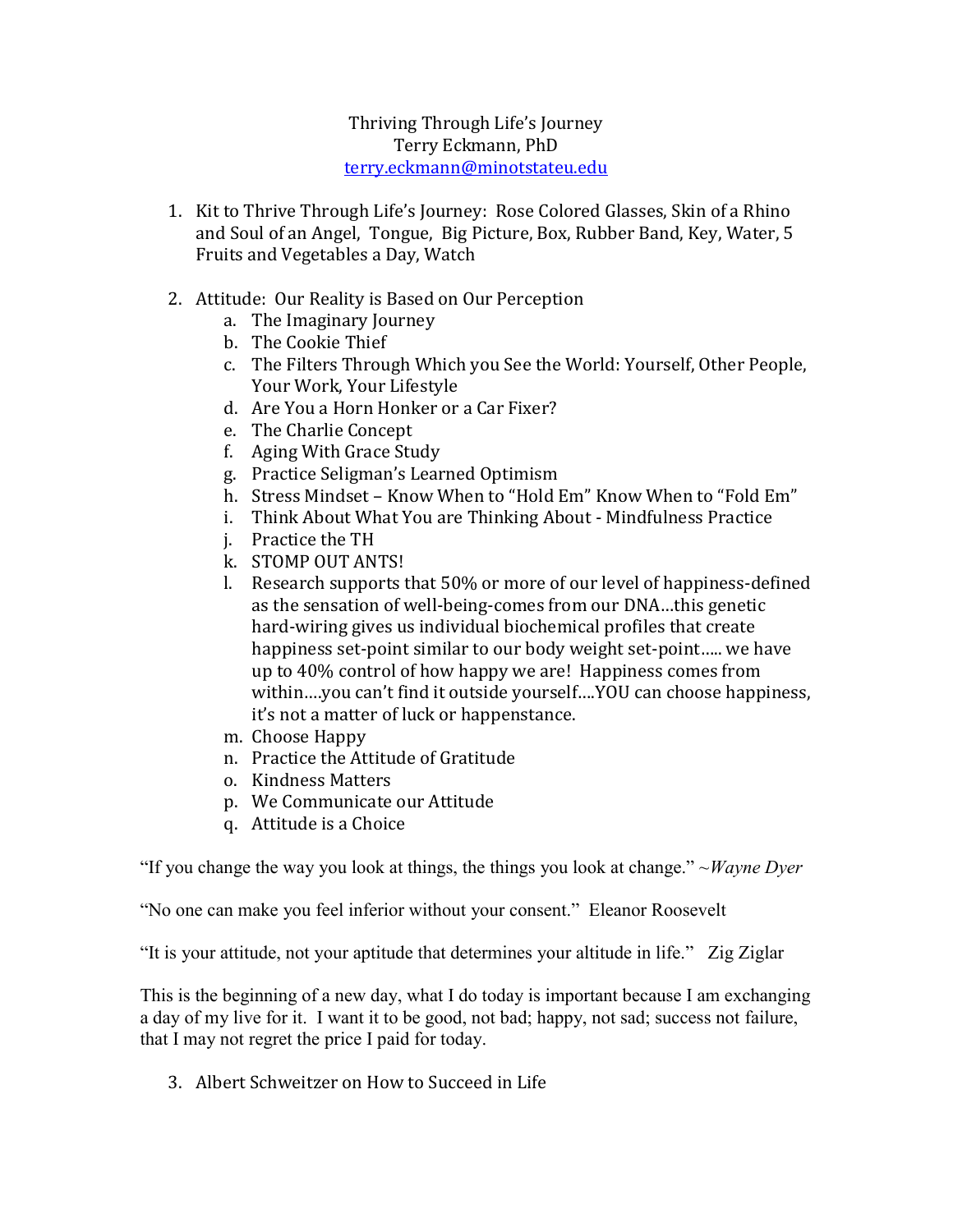- 4. A Tongue So You Don't Have to Bite Your Own
- 5. A Penny For the Thoughts of a Friend or Mentor
- 6. The Big Picture
- 7. Stepping Outside of the Box… We don't see things as they are, we see them as we are. ~Anaïs Nin
- 8. Stay Flexible….willing to bend, but not to break.
- 9. Key to Unlocking Potential and Inspire Others to be the Best They Can Be
- 10. The Gift of Time

Our days are like suitcases, all the same size but some seem to pack more into them than others. Author Unknown

11. Self-Care: Lifestyle Choices that Make a Difference

"Choosing to live your life by your own choice is the greatest freedom you will ever have." Shad Helmstetter

- 12. The Challenge of Change
	- a. Prochaska's Stages of Change
	- b. Portia Nelson's Autobiography in Five Chapters
- 13. The New York Style Cafeteria
- 14. Thriving Through Life's Journey Poem

Eckmann, T. & Eckmann, K. (2018, May). 101 Mindfulness & Meditation Practices. Healthy Learning Publications.

Eckmann, T. (2016, May). 101 Ways to Age Gracefully. Healthy Learning Publications.

Eckmann, T. (2013, May). 101 Brain Boosters. Healthy Learning Publications.